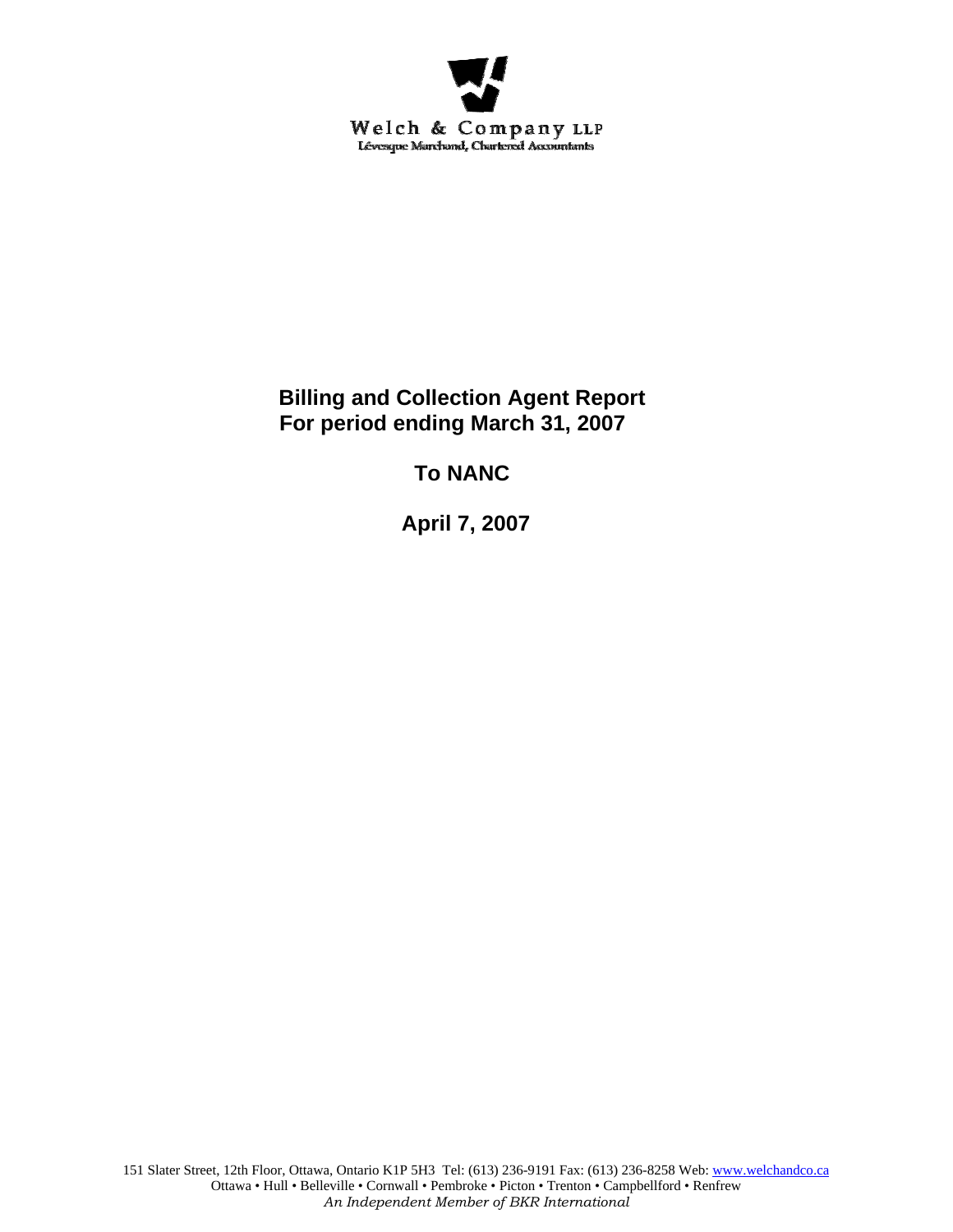# **NANPA FUND STATEMENT OF FINANCIAL POSITION MARCH 31, 2007**

| <b>Assets</b><br>Cash Balance in bank account<br>Dreyfus Government Cash Management Fund                                                                                                           |                                                                     | \$<br>69,910<br>4,336,000 |
|----------------------------------------------------------------------------------------------------------------------------------------------------------------------------------------------------|---------------------------------------------------------------------|---------------------------|
| Receivable from US Carriers<br>Receivable from Canada<br>Receivable from Caribbean countries<br>Receivables forwarded to FCC for collection (Over 90 days)<br>Allowance for uncollectible accounts | 241,879<br>5,791<br>1,173<br>124,054<br>(166,100)                   | 206,797                   |
| Interest receivable                                                                                                                                                                                |                                                                     | 17,265                    |
| <b>Total assets</b>                                                                                                                                                                                |                                                                     | 4,629,972                 |
| Less: Accrued liabilities (see below for makeup)                                                                                                                                                   |                                                                     | (1,320,433)               |
| <b>Fund balance</b>                                                                                                                                                                                |                                                                     | \$<br>3,309,539           |
| <b>Makeup of Accrued Liabilities</b> (see following page for additional details)                                                                                                                   |                                                                     |                           |
| Welch and Company LLP<br><b>NEUSTAR Pooling 1K Block Pooling Expenses</b><br><b>NEUSTAR Admin Expenses</b><br>Data Collection Agent - USAC<br>Fund audit                                           | 38,984<br>949,291<br>238,516<br>18,642<br>75,000<br>1,320,433<br>\$ |                           |

**\*\*\*\*\*\*\*\*\*\*\*\*\*\*\*\*\*\*\*\*\*\*\*\*\*\*\*\*\*\*\*\*\*\*\*\*\*\*\*\*\*\*\*\*\*\*\*\*\*\*\*\*\*\*\*\*\*\*\*\*\*\*\*\*\*\*\*\*\*\*\*\*\*\*\*\*\***

## **Other items of note**

During March 2007, the Dreyfus Government Cash Management Fund earned a rate of return of 4.78%.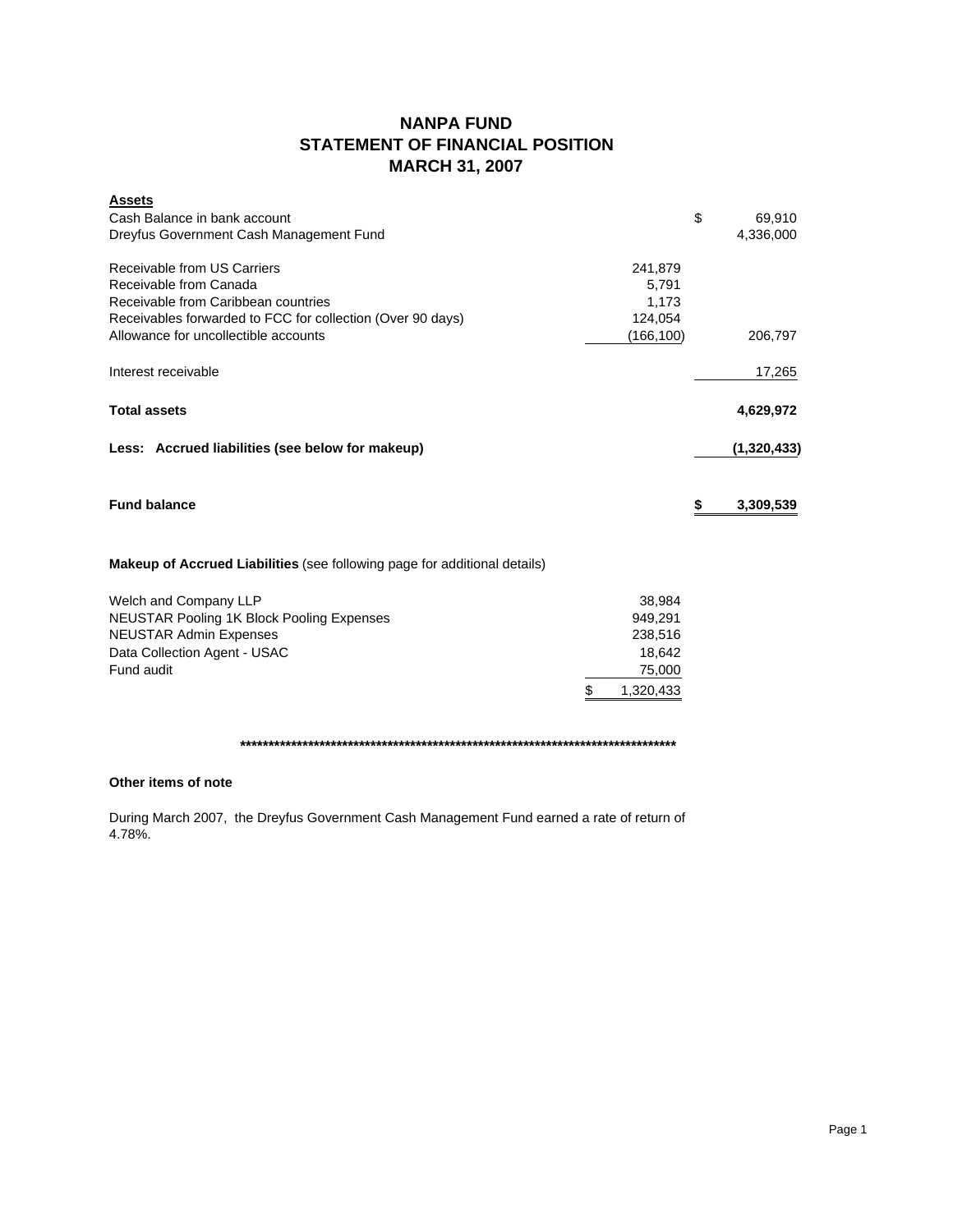#### **NANPA FUND FORECASTED STATEMENT OF CHANGES IN FUND BALANCEJULY 2006 TO MARCH 2008**

|                                                |            | Actual                   |                        | <b>Budgeted</b>          |                        |                        |                        |                     | Projected                                               |                        |                        |                                   |                        |                        |                        |                        |                        |                      |
|------------------------------------------------|------------|--------------------------|------------------------|--------------------------|------------------------|------------------------|------------------------|---------------------|---------------------------------------------------------|------------------------|------------------------|-----------------------------------|------------------------|------------------------|------------------------|------------------------|------------------------|----------------------|
|                                                |            | July-06 - Feb            |                        |                          |                        |                        |                        |                     | <b>Difference between</b><br>forecasted balance at June |                        |                        |                                   |                        |                        |                        |                        |                        |                      |
|                                                |            | 07                       | Mar-07                 | Apr-07                   | <b>Mav-07</b>          | <b>Jun-07</b>          | <b>Total</b>           | <b>Budget</b>       | 30/07 and budget                                        | <b>Jul-07</b>          | Aug-07                 | Sep-07                            | Oct-07                 | <b>Nov-07</b>          | <b>Dec-07</b>          | Jan-08                 | Feb-08                 | Mar-08               |
| Revenue<br><b>International Contributions</b>  |            |                          |                        |                          |                        |                        |                        |                     |                                                         |                        |                        |                                   |                        |                        |                        |                        |                        |                      |
| Canada<br>Caribbean countries                  | (1)<br>(1) | 52,119<br>13.743         | 5,791<br>$\sim$        | 5,791<br>$\sim$          | 5,794<br>$\sim$        | $\sim$                 | 69,495<br>13,743       | 69,495<br>13.743    |                                                         | 5,910<br>13,849        | 5,910                  | 5,910<br>$\overline{\phantom{a}}$ | 5,910                  | 5,910                  | 5,910<br>$\sim$        | 5,910<br>$\sim$        | 5,910                  | 5,910<br>$\sim$      |
| <b>Total International Contributions</b>       |            | 65,862                   | 5,791                  | 5,791                    | 5,794                  | $\sim$                 | 83,238                 | 83,238              |                                                         | 19,759                 | 5,910                  | 5,910                             | 5,910                  | 5,910                  | 5,910                  | 5,910                  | 5,910                  | 5,910                |
| Domestic Contributions - US carriers           | (1)        | 4,323,599                | 223,569                | 220,616                  | 220,616                | 25,000                 | 5,013,400              | 4,876,926           | 136,474                                                 | 2,703,409              | 220,616                | 220,616                           | 220,616                | 220,616                | 220,616                | 220,616                | 220,616                | 220,616              |
| Late filing fees for Form 499A                 | (2)        | 5,000                    | 700                    |                          |                        | 120,000                | 115,700                | $\sim$              | 115,700                                                 |                        |                        |                                   |                        |                        |                        |                        |                        |                      |
| Interest income                                | (3)        | 164,316                  | 17,281                 | 15,000                   | 15,000                 | 15,000                 | 226,597                | 180,000             | 46,597                                                  | 15,000                 | 15,000                 | 15,000                            | 15,000                 | 15,000                 | 15,000                 | 15,000                 | 15,000                 | 15,000               |
| <b>Total revenue</b>                           |            | 4,548,777                | 247,341                | 241,407                  | 241,410                | 160,000                | 5,438,935              | 5,140,164           | 298,771                                                 | 2,738,168              | 241,526                | 241,526                           | 241,526                | 241,526                | 241,526                | 241,526                | 241,526                | 241,526              |
| <b>Expenses</b><br><b>NANPA Administration</b> | (4), (8)   | 943,911                  | 126,901                | 131,599                  | 119,902                | 119,902                | 1,442,215              | 1,421,467           | 20,748                                                  | 120,862                | 120,862                | 120,862                           | 120,862                | 120,862                | 120,862                | 120,862                | 120,862                | 120,862              |
|                                                |            |                          |                        |                          |                        |                        |                        |                     |                                                         |                        |                        |                                   |                        |                        |                        |                        |                        |                      |
| 1K Block Pooling Administration                | (4), (7)   | 1,340,850                | 235,452                | 314,471                  | 296,420                | 296,420                | 2,483,613              | 3,501,341 (         | 1,017,728)                                              | 291,667                | 291,667                | 291,667                           | 291,667                | 291,667                | 291,667                | 291,667                | 291,667                | 291,667              |
| pANI                                           | (9)        | $\overline{\phantom{a}}$ |                        | 125,000                  | 12,500                 | 379,522                | 517,022                | 150,000             | 367,022                                                 | 43,750                 | 43,750                 | 43,750                            | 43,750                 | 43,750                 | 43,750                 | 43,750                 | 43,750                 | 43,750               |
| <b>Billing and Collection</b>                  |            |                          |                        | 19,900                   |                        |                        |                        |                     |                                                         |                        |                        |                                   |                        |                        |                        |                        |                        |                      |
| Welch & Company LLP<br>Data Collection Agent   | (4)<br>(5) | 159,200<br>36,430        | 19,900<br>2,391        | 5,416                    | 19,900<br>5,416        | 19,900<br>5,416        | 238,800<br>55,069      | 238,800<br>65,000 ( | 9,931)                                                  | 19,900<br>4,667        | 19,900<br>4,667        | 19,900<br>4,667                   | 19,900<br>4,667        | 19,900<br>4,667        | 19,900<br>4,667        | 19,900<br>4,667        | 19,900<br>4,667        | 19,900<br>4,667      |
| <b>Annual Operations Audit</b>                 | (6)        | 45,000                   |                        | $\overline{\phantom{a}}$ | $\sim$                 | 30,000                 | 75,000                 | 30,000              | 45,000                                                  |                        |                        |                                   |                        |                        |                        |                        |                        |                      |
| Carrier Audits                                 | (10)       | $\sim$                   |                        |                          | $\sim$                 |                        | <b>Card</b>            | 700,000 (           | 700,000)                                                |                        |                        |                                   |                        |                        |                        |                        |                        | 700,000              |
| Bad debt expense (recovery)                    | (11)       | 64,907                   | 600)                   |                          |                        |                        | 64,307                 |                     | 64,307                                                  | 120,000                |                        |                                   |                        |                        |                        |                        |                        | $\sim$ $\sim$        |
| Miscellaneous expense (recovery)               |            | $\sim$                   |                        | $\overline{\phantom{a}}$ | $\sim$                 |                        |                        |                     |                                                         |                        | $\sim$                 | $\sim$                            | $\sim$                 | $\sim$                 | $\sim$                 | $\sim$                 | $\sim$                 | $\sim$ 100 $\pm$     |
| <b>Total expenses</b>                          |            | 2,590,298                | 384,044                | 596,386                  | 454,138                | 851,160                | 4,876,026              | 6,106,608           | 1,230,582)                                              | 600,846                | 480,846                | 480,846                           | 480,846                | 480,846                | 480,846                | 480,846                | 480,846                | 1,180,846            |
| Net revenue (expenses)                         |            | 1,958,479                | 136,703) (             | 354,979)                 | 212,728)               | 691,160)               | 562,909                | 966,444)            | 1,529,353                                               | 2,137,322 (            | 239,320)               | 239,320) (                        | 239,320) (             | 239,320) (             | 239,320)               | 239,320) (             | 239,320) (             | 939,320)             |
| Opening fund balance                           |            | 1,487,763                | 3,446,242              | 3,309,539                | 2,954,560              | 2,741,832              | 1,487,763              | 1,966,444           | 478,681                                                 | 2,050,672              | 4,187,994              | 3,948,674                         | 3,709,354              | 3,470,034              | 3,230,714              | 2,991,394              | 2,752,074              | 2,512,754            |
| <b>Closing fund balance</b>                    |            | 3,446,242                | 3,309,539              | 2,954,560                | 2,741,832              | 2,050,672              | 2,050,672              | 1,000,000           | 1,050,672                                               | 4,187,994              | 3,948,674              | 3,709,354                         | 3,470,034              | 3,230,714              | 2,991,394              | 2,752,074              | 2,512,754              | 1,573,434            |
| Fund balance makeup:                           |            |                          |                        |                          |                        |                        |                        |                     |                                                         |                        |                        |                                   |                        |                        |                        |                        |                        |                      |
| Contingency                                    |            | 999.999                  | 1,000,000              | 1.000.000                | 1.000.000              | 1.000.000              | 1.000.000              | 1,000,000           |                                                         | 1.000.000              | 1.000.000              | 1.000.000                         | 1.000.000              | 1.000.000              | 1.000.000              | 1.000.000              | 1.000.001              | 1,000,001            |
| Surplus                                        |            | 2,446,243<br>3,446,242   | 2,309,539<br>3,309,539 | 1,954,560<br>2,954,560   | 1,741,832<br>2,741,832 | 1,050,672<br>2,050,672 | 1,050,672<br>2,050,672 | 1,000,000           |                                                         | 3.187.994<br>4.187.994 | 2,948,674<br>3,948,674 | 2,709,354<br>3,709,354            | 2,470,034<br>3,470,034 | 2,230,714<br>3,230,714 | 1,991,394<br>2,991,394 | 1,752,074<br>2,752,074 | 1,512,753<br>2,512,754 | 573,433<br>1,573,434 |
|                                                |            |                          |                        |                          |                        |                        |                        |                     |                                                         |                        |                        |                                   |                        |                        |                        |                        |                        |                      |

#### **Assumptions:**

**(1)** The US carrier contributions for the period from July 2006 to June 2007 is based upon actual billings in June 2006. 2007/08 International carrier revenue is based on actual.

#### **Reconciliation of Forecast at June 30, 2007 to Budget**

| The contributions for July 2007 - March 2008 are based on estimate per proposed budget.                                                                                | Budgeted fund balance at June 30/07 - contingency                                                                                      | 1.000.000               |
|------------------------------------------------------------------------------------------------------------------------------------------------------------------------|----------------------------------------------------------------------------------------------------------------------------------------|-------------------------|
| (2) These fees represent the \$100 late filing fee charged to those companies that do not file the Form 499A by the due date. Amount for June 2007 is based on an      |                                                                                                                                        |                         |
| estimate.                                                                                                                                                              |                                                                                                                                        |                         |
| (3) Interest income projections are estimates                                                                                                                          | Shortfall in fund incurred between budget period (March 2006) and June 2006                                                            | (478.681)               |
| (4) The expenses for the NANPA Administration and Welch & Company LLP are based on contracts in force. The FCC has approved a modification and extension               |                                                                                                                                        |                         |
| of the Pooling contract for the period June 15, 2006 to September 14, 2006. with one-month extensions, while the re-bid for the                                        | Additional billings in July - February                                                                                                 | 132.020                 |
| contract is taking place                                                                                                                                               | Late filing fees (reversal) for Form 499A - 2006                                                                                       | (4.300)                 |
| The same figures were used the period November 15, 2006 to June 2007. The figures for July 2007 to March 2008 are based on the proposed budget.                        | Additional interest earned in July - November over budget                                                                              | 46.597                  |
| (5) The expense for the Data Collection Agent is based on estimate of costs by USAC for the 2007 calendar year.                                                        | Adjustment to June NANP Admin estimate to actual                                                                                       | 890                     |
| (6) \$30,000 and \$45,000 has been accrued for the 2004/05 and 2005/06 fiscal year for the annual operations audit that will be conducted once the FCC                 |                                                                                                                                        |                         |
| determines the scope of the audit. The cost of this audit has not been negotiated. Amount recorded is based on prior year. The amount shown in June 2007 is for        |                                                                                                                                        |                         |
| the 2006/07 audit.                                                                                                                                                     | NANP Admin contract change orders#6, 7, 8 and 9 not budgeted for                                                                       | (19, 138)               |
| (7) The March forecasted amount includes the forecasted monthly billing of \$296,420 plus the cost of submitted change orders of \$18051                               | NANP Admin contract amendment #12 not budgeted for                                                                                     | (2,500)                 |
| (8) The March forecasted amount includes the forecasted monthly billing of \$119,900 plus approved changes orders of \$9984 and contract amendment #12 of \$1715       | Data Collection fees - Adiust June estimate to actual                                                                                  | 783                     |
| (9) NeuStar has been appointed Interim Routing Number Authority for pANI. The cost for pANI has been provided for as per proposed change order #48. The                |                                                                                                                                        |                         |
| change order has not yet been approved by the FCC so the value may change. It is to cover the time period from October 2006 up to the time the Pooling contract        |                                                                                                                                        |                         |
| is awarded in 2007. The figures for July 2007 to March 2008 are based on the proposed budget.                                                                          | Adjust July -February estimate of DCA fees to actual                                                                                   | 9.148                   |
| (10) The budget allowed \$700,000 for 16 carrier audits. There were no audits conducted in the calendar year 2006 and none have been done in 2007. The FCC is          |                                                                                                                                        |                         |
| revising the procurement procedure and will not be conducting any audits until this is in place. As a result, the \$700,000 provided in the 2006/07 budget will not be | Funds received from Neustar re NANC travel from 2000                                                                                   | 4.454                   |
| spent.                                                                                                                                                                 |                                                                                                                                        |                         |
| (11) The allowance covers all accounts considered potentially uncollectible at March 31, 2007. This will be covered by the contingency allowance.                      | Bad debts not budgeted for                                                                                                             | (64.307)                |
|                                                                                                                                                                        | Estimated late filing fees for 2007<br>Annual operations audit - 2005/06 not performed vet                                             | 120,000<br>(45.000)     |
|                                                                                                                                                                        |                                                                                                                                        | 700,000                 |
|                                                                                                                                                                        | Unexpended budget for carrier audits not performed in 2006/07 budget year<br>Increase of pANI costs based on proposed change order #48 |                         |
|                                                                                                                                                                        | Pooling - merit bonus portion of expired contract (Jan 1/06 to June 14/06)                                                             | (367, 022)<br>(170.310) |
|                                                                                                                                                                        | Pooling change Order #41, 43, 46, 47, 49 and 50 not budgeted for                                                                       | (20.066)                |
|                                                                                                                                                                        | Increase of bridge contracts maximum over budget estimate                                                                              | (55.692)                |
|                                                                                                                                                                        | Adjustment to actual costs of Pooling for July 2006 to February 2007                                                                   | 501.009                 |
|                                                                                                                                                                        | Adjustment to May & June Pooling bill estimates to actual                                                                              | 888,580                 |
|                                                                                                                                                                        | Pooling - estimate of fixed price portion of expired contract (Jan 1/06 to June 14/06)                                                 | (121.000)               |
|                                                                                                                                                                        | Pooling Change Order #44 in budget but not yet billed                                                                                  | (4, 793)                |
|                                                                                                                                                                        | Forecasted fund balance at June 30/07                                                                                                  | 2,050,672               |
|                                                                                                                                                                        |                                                                                                                                        |                         |